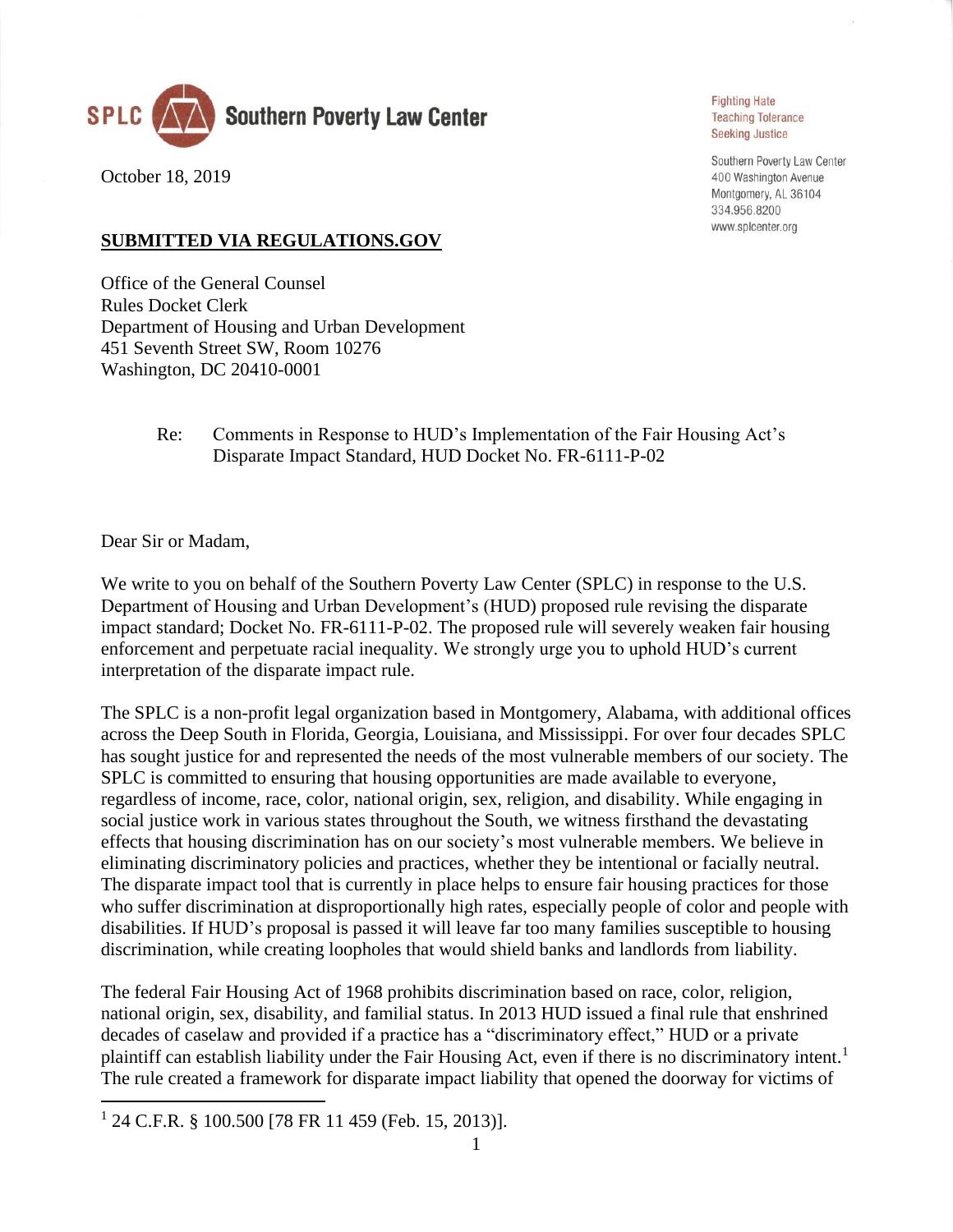systemic housing discrimination to be justly compensated for harms they were caused, whether arising from denial of a rental property due to disability or denial of a housing loan based on race. The disparate impact rule is critical to ensure that the goals and objectives of the Fair Housing Act are achieved. Consistent with the standard set forth in the 2015 Supreme Court decision, *Texas Department of Housing and Community Affairs v. Inclusive Communities Project, Inc*., it prescribes a three-part burden-shifting framework to ensure cases are not frivolously brought.<sup>2</sup>

The National Fair Housing Alliance reports there were 28,843 complaints of housing discrimination reported in 2017 alone. At the top of the list were claims of disability (57%) and race (19%) discrimination.<sup>3</sup> Many of those who have been discriminated against were able to find relief under the long-standing disparate impact standard.<sup>4</sup>

Some examples of complaints and lawsuits in the Southeast show the importance of the existing disparate impact framework. In the Eleventh Circuit case *Georgia State Conference of the NAACP*  v. City of LaGrange,<sup>5</sup> plaintiffs challenged policies that required LaGrange residents seeking access to municipal utility services to present state- or federally-issued photo identification and to satisfy all outstanding municipal debts to open utility accounts or maintain access without shut-offs. The plaintiffs argued that the policies disproportionately affected Black and Latinx residents of LaGrange. In *Greater New Orleans Fair Housing Action Center v. St. Bernard Parish*, a local fair housing organization challenged a "blood relative" ordinance which restricted the rental of singlefamily residences to those related by blood to the owners of the property. <sup>6</sup> The ordinance would disproportionately exclude people of color from renting because white individuals owned 93% of all owner-occupied housing. Under a settlement agreement, the parish paid \$32,500 in damages.<sup>7</sup> And in *Greater New Orleans Fair Housing Center v. U.S. Department of Housing & Urban Development*, owners of homes in Black neighborhoods in New Orleans alleged that they received less compensation to rebuild after Katrina than those in white neighborhoods.<sup>8</sup> HUD settled the case by distributing \$62 million to 1,300 homeowners in areas that suffered the most damage.<sup>9</sup>

Changes to this rule will make it much more difficult, if not impossible, for affected communities to challenge discriminatory housing practices. The proposed rule would substantially raise the burden of proof to make a prima facie showing of discrimination. It would require plaintiffs to conduct

[content/uploads/2018/04/NFHA-2018-Fair-Housing-Trends-Report\\_4-30-18.pdf.](https://nationalfairhousing.org/wp-content/uploads/2018/04/NFHA-2018-Fair-Housing-Trends-Report_4-30-18.pdf)

[Updated.pdf.](https://nationalfairhousing.org/wp-content/uploads/2019/03/Disparate-Impact-Info-Pack-2019-Updated.pdf)

6 641 F. Supp. 2d 563 (E.D. La. 2009).

<sup>&</sup>lt;sup>2</sup> 135 S. Ct. 2507 (2015).

<sup>&</sup>lt;sup>3</sup> National Fair Housing Alliance, Making Every Neighborhood a Place of Opportunity: 2018 Fair Housing Trends Report, 60 (2018), [https://nationalfairhousing.org/wp-](https://nationalfairhousing.org/wp-content/uploads/2018/04/NFHA-2018-Fair-Housing-Trends-Report_4-30-18.pdf)

<sup>&</sup>lt;sup>4</sup> National Fair Housing Alliance, Disparate Impact is Illegal Discrimination: A guide to understanding disparate impact under the Fair Housing Act, 1 (2019), [https://nationalfairhousing.org/wp-content/uploads/2019/03/Disparate-Impact-Info-Pack-2019-](https://nationalfairhousing.org/wp-content/uploads/2019/03/Disparate-Impact-Info-Pack-2019-Updated.pdf)

 $\frac{1}{5}$  No. 18-10053, 2019 WL 5076225 (11th Cir. Oct. 10, 2019).

<sup>7</sup> *Judge Oks accord in housing bias suit*, Times-Picayune (Feb. 29, 2008), [http://www.gnofairhousing.org/wp-content/uploads/2012/02/2-29-08-St.-Bernard-Settlement.pdf.](http://www.gnofairhousing.org/wp-content/uploads/2012/02/2-29-08-St.-Bernard-Settlement.pdf) 8 639 F.3d 1078 (D.C. Cir. 2011).

<sup>9</sup> Settlement Agreement, *Greater New Orleans Fair Housing Center v. U.S. Department of Housing & Urban Development* (June 29, 2011), [https://www.clearinghouse.net/chDocs/public/FH-DC-](https://www.clearinghouse.net/chDocs/public/FH-DC-0004-0016.pdf)[0004-0016.pdf.](https://www.clearinghouse.net/chDocs/public/FH-DC-0004-0016.pdf)